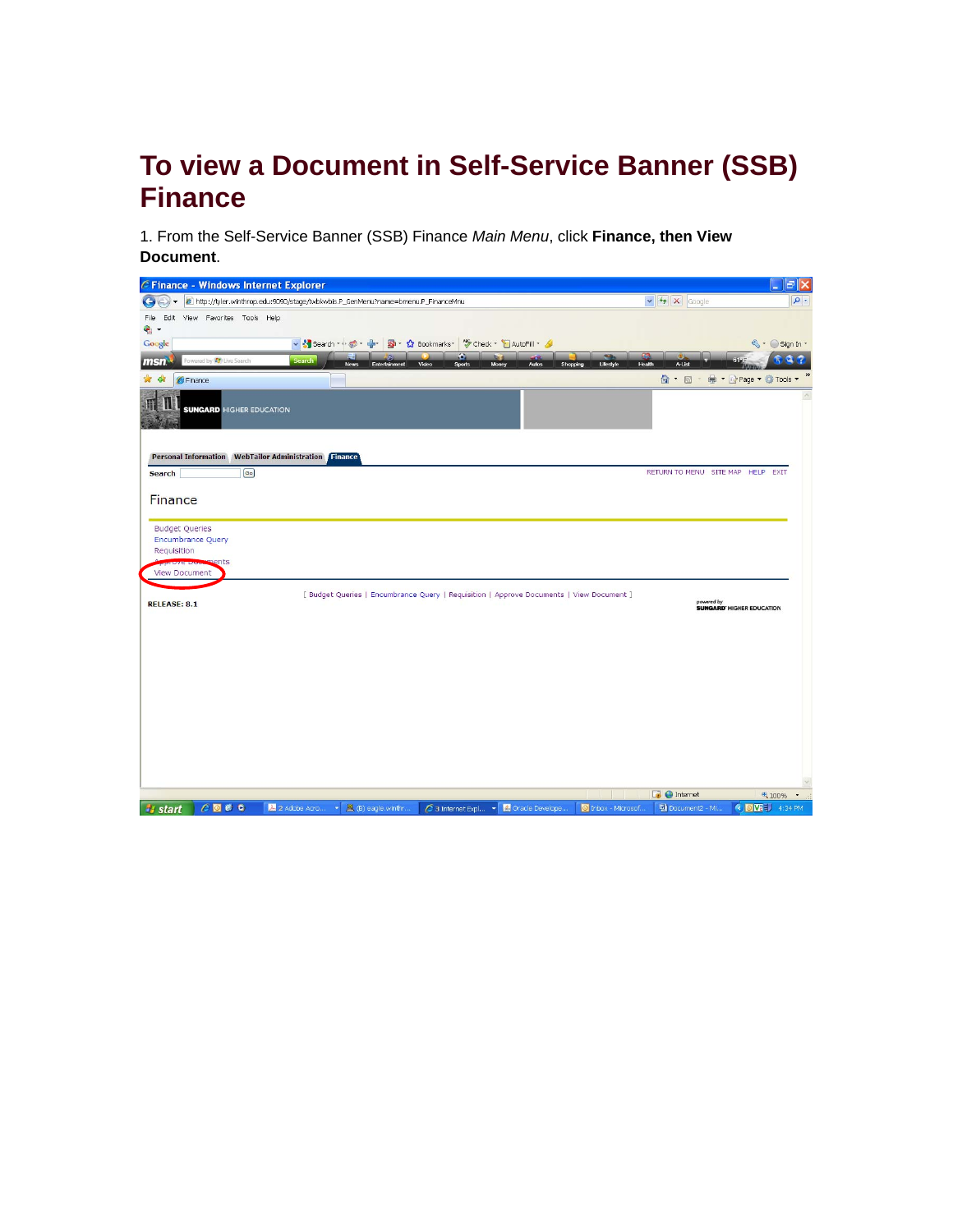2. The *View Document* screen in Self-Service Banner (SSB) Finance displays a number of options for you to choose from when you wish to view a document. These options include **Document Type**, **Document Number**, **Submission#**, **Change Seq#**, **Reference Number** as well as display information.

| Search                       |     |                                                                                                                                                                                                                                                                                                                                                                              | Go     |             |                 |                               |                  | <b>MENU</b> | <b>SITE MAP</b> | <b>HELP</b> | EXIT |
|------------------------------|-----|------------------------------------------------------------------------------------------------------------------------------------------------------------------------------------------------------------------------------------------------------------------------------------------------------------------------------------------------------------------------------|--------|-------------|-----------------|-------------------------------|------------------|-------------|-----------------|-------------|------|
|                              |     | <b>View Document</b>                                                                                                                                                                                                                                                                                                                                                         |        |             |                 |                               |                  |             |                 |             |      |
|                              |     | To display the details of a document enter parameters then select View document. To display approval history for a document enter<br>parameters then select Approval history. If you do not know the document number, select Document Number to access the Code Lookup<br>feature. This enables you to perform a query and obtain a list of document numbers to choose from. |        |             |                 |                               |                  |             |                 |             |      |
|                              |     |                                                                                                                                                                                                                                                                                                                                                                              |        |             |                 |                               |                  |             |                 |             |      |
|                              |     | Requisition                                                                                                                                                                                                                                                                                                                                                                  | $\sim$ | Change Seq# | Document Number |                               | Reference Number |             |                 |             |      |
|                              |     | Display Accounting Information                                                                                                                                                                                                                                                                                                                                               |        |             |                 |                               |                  |             |                 |             |      |
| $\odot$                      | Yes | No<br>⊙                                                                                                                                                                                                                                                                                                                                                                      |        |             |                 |                               |                  |             |                 |             |      |
| Choose type:<br>Submission#: |     | Display Document/Line Item Text                                                                                                                                                                                                                                                                                                                                              |        |             |                 | <b>Display Commodity Text</b> |                  |             |                 |             |      |

# **Document Type**

By default, the **Choose type:** dropdown is populated with **Requisition**. You can also view **Purchase Orders** (cut by Procurement based on a submitted requisition), **Invoices**, **Journal Vouchers**, and **Encumbrances (the Direct Cash Receipt option is not currently available)**.

#### **To select the document type**

In the **Choose Type:** dropdown, select the type of document you wish to view.

| Choose type: | Requisition                   |
|--------------|-------------------------------|
| Submission#: | Requisition                   |
|              | Purchase Order                |
|              | Invoice                       |
|              | Display Accou Journal Voucher |
|              | Encumbrance                   |
| Yes          | Direct Cash Receipt           |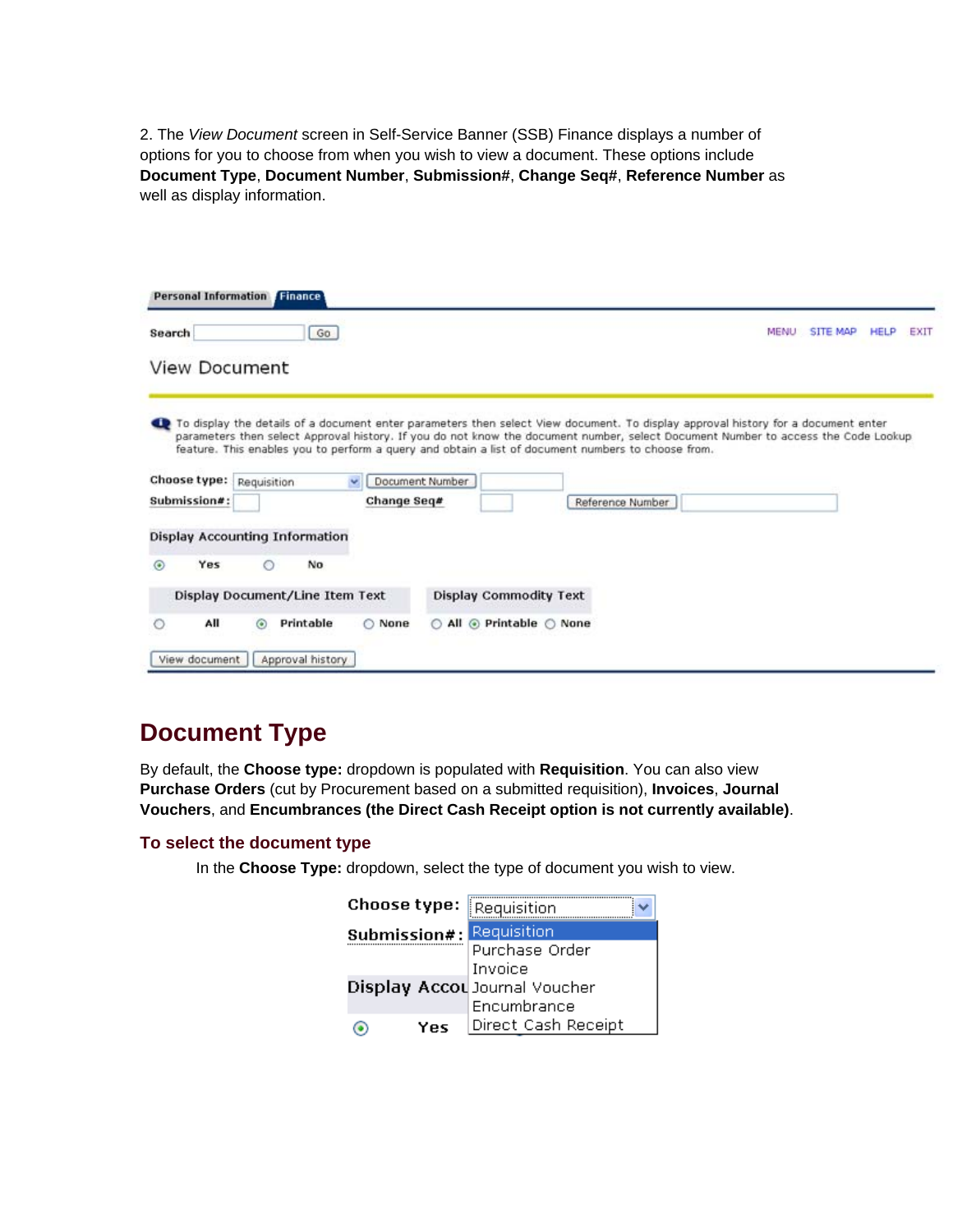## **Document Number**

If you know the document number for the document you wish to view, type it in the **Document Number** input box. If you have forgotten the document number, you can query for it.

|--|

#### **To query for your Document Number**

1. Click the **Document Number** button.

This takes you to the *Document Lookup* screen. By default, the **Document Number** input box is blank, the **User ID** is populated with your Banner ID, the **Activity Date** and **Transaction Date** are populated with **All**, the **Vendor ID** is blank, the **Requestor** is blank, the **Approved** and **Completed** dropdowns are populated with **All**, and **Reference Number** is blank.

| $G_0$<br>Search                            |          |   |     |    |  |  | <b>MENU</b> | <b>SITE MAP</b> | <b>HELP</b> | EXIT |
|--------------------------------------------|----------|---|-----|----|--|--|-------------|-----------------|-------------|------|
| Document Lookup                            |          |   |     |    |  |  |             |                 |             |      |
| * - at least one of these fields required. |          |   |     |    |  |  |             |                 |             |      |
| <b>Requisition Code Lookup</b>             |          |   |     |    |  |  |             |                 |             |      |
| Document Number*                           |          |   |     |    |  |  |             |                 |             |      |
| User ID*                                   | UTRAIN02 |   |     |    |  |  |             |                 |             |      |
| Activity Date*                             | All      | Y | All | Y  |  |  |             |                 |             |      |
| Transaction Date *                         | All      | Y | All | ×, |  |  |             |                 |             |      |
| Vendor ID*                                 |          |   |     |    |  |  |             |                 |             |      |
| Requestor                                  |          |   |     |    |  |  |             |                 |             |      |
| Approved                                   | Y<br>All |   |     |    |  |  |             |                 |             |      |
| Completed                                  | ×<br>All |   |     |    |  |  |             |                 |             |      |
| Reference Number*                          |          |   |     |    |  |  |             |                 |             |      |
|                                            |          |   |     |    |  |  |             |                 |             |      |

2. Type the known document information, such as if the document has been approved or its activity date, into the corresponding input boxes to narrow your search. 3. Click **Execute Query** to run the search.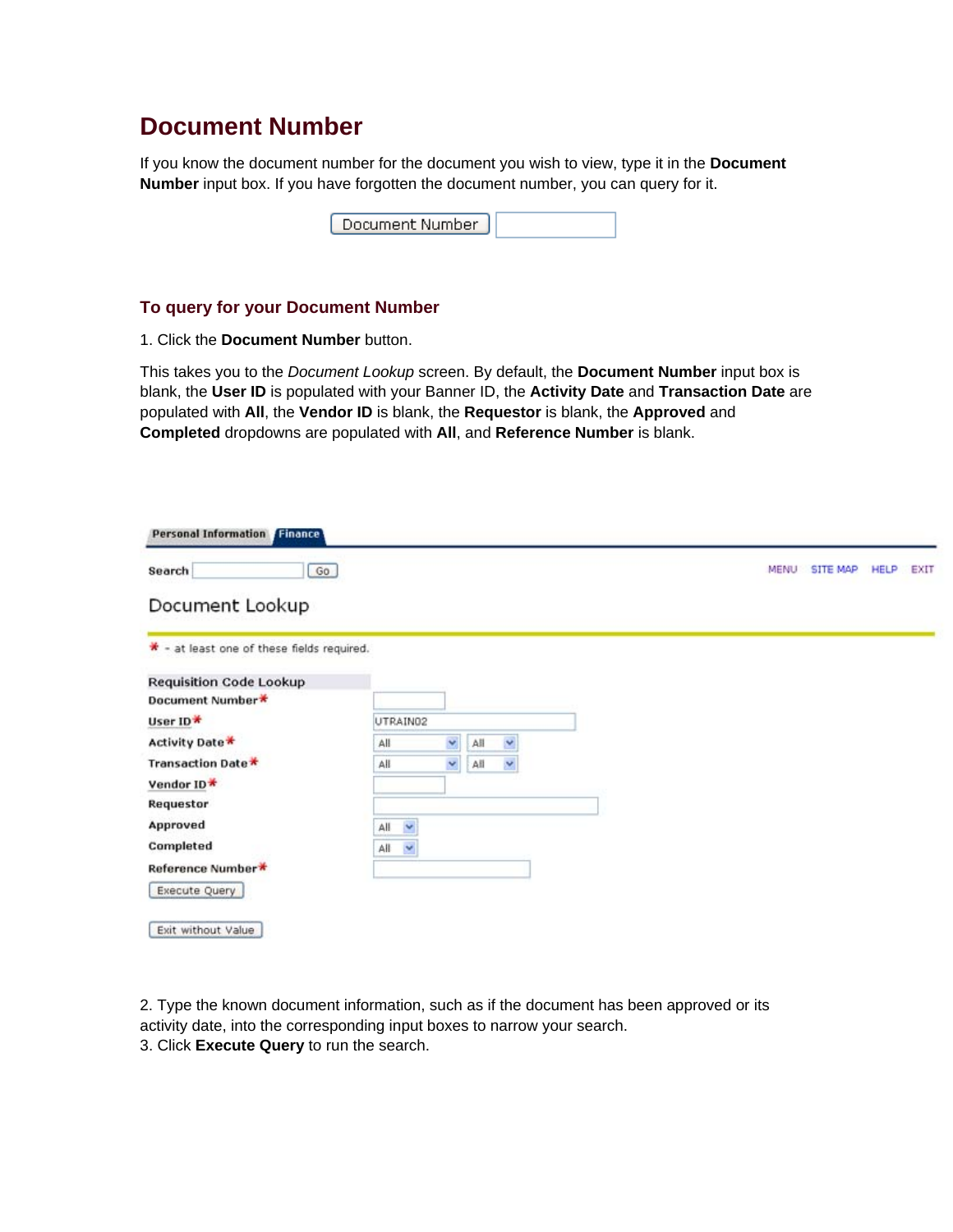You will see a list of all documents that meet your search criteria. If you do not see the document you wish to view, go back and broaden your search criteria. Once you have found the document number of the document you wish to view, click its number, which will return you to the *View Document* screen and will populate the **Document Number** input box with the document number you selected.

### **ONOTE:**

One or more fields marked with a red asterisk must be input to run the query. You cannot query all documents in the system by blanking out all fields; the system does not allow this.

|                                                                                                                                                                                                          | C Document Lookup - Windows Internet Explorer                                                                                                                                                    |                               |                                            | lall×                                       |
|----------------------------------------------------------------------------------------------------------------------------------------------------------------------------------------------------------|--------------------------------------------------------------------------------------------------------------------------------------------------------------------------------------------------|-------------------------------|--------------------------------------------|---------------------------------------------|
|                                                                                                                                                                                                          | http://tyler.winthrop.edu:9090/stage/bwfkdsec.P_Code_Lookup                                                                                                                                      | $\vee$ $\rightarrow$ $\times$ | Google                                     | $\rho$ .                                    |
| File                                                                                                                                                                                                     | Edit View Favorites Tools Help                                                                                                                                                                   |                               |                                            |                                             |
| е. -                                                                                                                                                                                                     |                                                                                                                                                                                                  |                               |                                            |                                             |
| Google                                                                                                                                                                                                   | ▽ Search ・ ● ・ 中 ・ 図 ・ ☆ Bookmarks ・ 等 Check ・ 旨 AutoFill ・ <mark>◆</mark>                                                                                                                       |                               |                                            | $\mathbb{Q}$ $\cdot$ $\cap$ Sign In $\cdot$ |
|                                                                                                                                                                                                          | o                                                                                                                                                                                                |                               |                                            |                                             |
| msn                                                                                                                                                                                                      | Powered by (C) Live Search<br>Search<br>Video<br><b>Sports</b><br>Money<br><b>Autos</b><br>Shopping<br>Lifestyle<br>News<br>Entert                                                               | Health                        | A-List                                     |                                             |
| 4k                                                                                                                                                                                                       | <b>O</b> Document Lookup                                                                                                                                                                         |                               | ? · ⊠                                      | ⊯ → isrPage ▼ © Tools ▼                     |
|                                                                                                                                                                                                          | <b>SUNGARD HIGHER EDUCATION</b>                                                                                                                                                                  |                               |                                            |                                             |
| <b>Search</b>                                                                                                                                                                                            | <b>Personal Information WebTailor Administration Finance</b><br>[Go]                                                                                                                             |                               | MENU SITE MAP                              | <b>HELP</b><br><b>EXIT</b>                  |
|                                                                                                                                                                                                          |                                                                                                                                                                                                  |                               |                                            |                                             |
| ⊽                                                                                                                                                                                                        | Press the document number link to return the value to the View Document page. Press the Exit without Value button to return without a value to the View Document page.<br>11 documents selected. |                               |                                            |                                             |
|                                                                                                                                                                                                          | <b>Requisition Lookup Results</b>                                                                                                                                                                |                               |                                            |                                             |
|                                                                                                                                                                                                          | Document Number User I D Activity Date Trans Date Vendor ID Vendor<br><b>Requestor</b>                                                                                                           |                               | <b>Approved Completed Reference Number</b> |                                             |
|                                                                                                                                                                                                          | Savage, Glenn No<br>FADMIN19 May 12, 2009 Apr 21, 2009 A00010042 Apple Computer                                                                                                                  |                               |                                            |                                             |
|                                                                                                                                                                                                          | FADMIN19 Apr 22, 2009 Apr 22, 2009 A00010043 Rock Hill Coca Cola Bottling<br>Savage, Glenn Yes                                                                                                   |                               | Yes                                        |                                             |
|                                                                                                                                                                                                          | FADMIN19 Apr 22, 2009 Apr 22, 2009 A00010015 Cardinal Health<br>Savage, Glenn Yes                                                                                                                |                               | Yes                                        |                                             |
|                                                                                                                                                                                                          | FADMIN19 May 01, 2009 Apr 28, 2009 A00010011 Walker Electric Co<br>Savage, Glenn Yes                                                                                                             |                               | <b>Yes</b>                                 |                                             |
|                                                                                                                                                                                                          | FADMIN19 Apr 30, 2009 Apr 30, 2009 A00010030 Rock Hill Industrial Piping and Fabrication Inc Savage, Glenn No                                                                                    |                               |                                            |                                             |
|                                                                                                                                                                                                          | FADMIN19 May 01, 2009 Apr 30, 2009 A00010030 Rock Hill Industrial Piping and Fabrication Inc Savage, Glenn Yes                                                                                   |                               | <b>Yes</b>                                 |                                             |
|                                                                                                                                                                                                          | FADMIN19 May 01, 2009 Apr 30, 2009 A00010030 Rock Hill Industrial Piping and Fabrication Inc Savage, Glenn Yes                                                                                   |                               | <b>Yes</b>                                 |                                             |
|                                                                                                                                                                                                          | FADMIN19 May 01, 2009 Apr 30, 2009 A00010030 Rock Hill Industrial Piping and Fabrication Inc Savage, Glenn Yes                                                                                   |                               | <b>Yes</b>                                 |                                             |
|                                                                                                                                                                                                          | FADMIN19 May 01, 2009 Apr 30, 2009 A00010009 White Office Furniture<br>Savage, Glenn Yes                                                                                                         |                               | <b>Yes</b>                                 |                                             |
|                                                                                                                                                                                                          | FADMIN19 May 12, 2009 May 12, 2009 W10307437 Drueke, Timothy<br>Savage, Glenn Yes                                                                                                                |                               | <b>Yes</b>                                 |                                             |
|                                                                                                                                                                                                          | FADMIN19 May 13, 2009 May 13, 2009 A00010028 Southpaw Screenprinting and Designs<br>Savage, Glenn Yes                                                                                            |                               | <b>Yes</b>                                 |                                             |
| R0000050<br>R0000063<br>R0000069<br>R0000075<br>R0000081<br>R0000082<br>R0000083<br>R0000084<br>R0000085<br>R0000130<br>R0000133<br>11 documents selected.<br><b>Exit without Value</b><br>Another Query |                                                                                                                                                                                                  |                               |                                            |                                             |
|                                                                                                                                                                                                          |                                                                                                                                                                                                  |                               | $\Box$ el Internet                         | <sup>4</sup> 100%                           |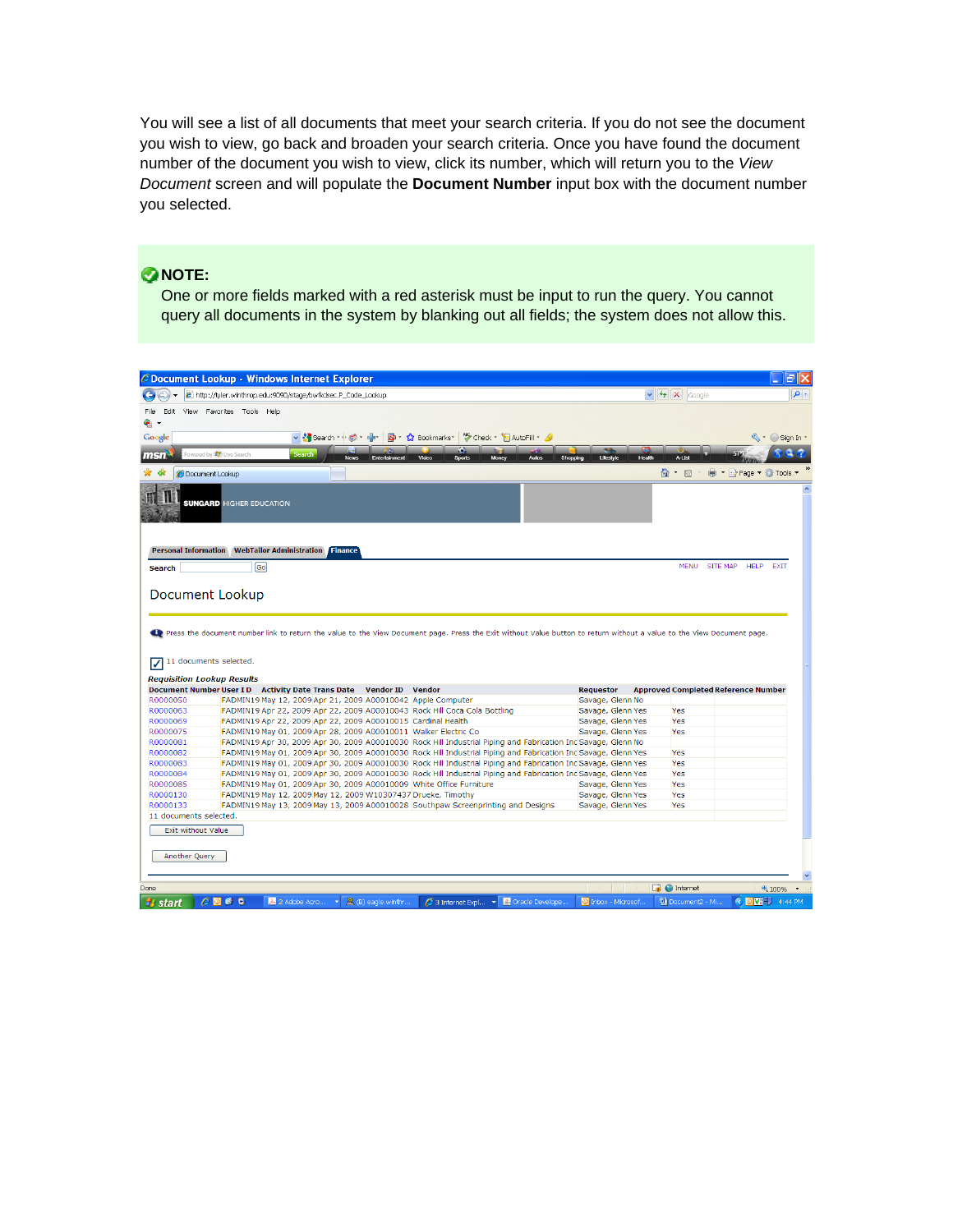# **Display Options**

There are some additional fields that control how the information on the document will be presented to you. **You can leave the** *Submission #***,** *Change Seq #***, and** *Reference Number* **blank.** 

| C View Document - Windows Internet Explorer                                                                                                                                                           |                                                     |
|-------------------------------------------------------------------------------------------------------------------------------------------------------------------------------------------------------|-----------------------------------------------------|
| 2 http://tyler.winthrop.edu:9090/stage/bwfkvdoc.P_ViewDoc?action=disp_REQ&global_doc=R0000083&subnum=&chngnum=&docrefnum=&riew_doc= v                                                                 | $\mathbf{Q}$<br>$\rightarrow$ $\times$<br>Google    |
| File Edit View Favorites Tools Help<br>۰.                                                                                                                                                             |                                                     |
| ▼ Search · ● ● · 中   Q · ☆ Bookmarks · <sup>*</sup> Check · 自 AutoFill · <i>△</i><br>Google                                                                                                           | $\mathbb{S}\cdot \bigcirc$ Sign In $\cdot$          |
| ш<br>Powered by (3) Live Search<br><b>Search</b><br>msn<br>Lifestyle<br>Video<br>Health<br><b>News</b><br>Enterts<br><b>Sports</b><br>Money<br>Autos<br><b>Shopping</b>                               | A-List                                              |
| View Document                                                                                                                                                                                         | $\cap$ . E<br>⊯ → isrPage → ① Tools →               |
| <b>SUNGARD</b> HIGHER EDUCATION                                                                                                                                                                       |                                                     |
| Personal Information WebTailor Administration Finance                                                                                                                                                 |                                                     |
| Go<br><b>Search</b>                                                                                                                                                                                   | <b>MENU</b><br>SITE MAP HELP EXIT                   |
| <b>View Document</b><br>To display the details of a document enter parameters then select View document. To display approval history for a document enter parameters then select Approval history. If |                                                     |
| you do not know the document number, select Document Number to access the Code Lookup feature. This enables you to perform a query and obtain a list of document<br>numbers to choose from.           |                                                     |
| Choose type: Requisition<br><b>Document Number</b><br>$\checkmark$<br>R0000083                                                                                                                        |                                                     |
| <b>Change Seq#</b><br>Submission#:<br>Reference Number                                                                                                                                                |                                                     |
|                                                                                                                                                                                                       |                                                     |
| <b>Display Accounting Information</b>                                                                                                                                                                 |                                                     |
| $^{\circ}$<br>Yes<br>No<br>Ο                                                                                                                                                                          |                                                     |
| <b>Display Document/Line Item Text</b><br><b>Display Commodity Text</b>                                                                                                                               |                                                     |
| All<br><b>Printable</b><br><b>None</b><br>All  n Printable  n None<br>О<br>$\odot$<br>∩                                                                                                               |                                                     |
|                                                                                                                                                                                                       |                                                     |
| Approval history<br>View document                                                                                                                                                                     |                                                     |
|                                                                                                                                                                                                       |                                                     |
| [ Budget Queries   Encumbrance Query   Requisition   Approve Documents   View Document ]<br><b>RELEASE: 7.2</b>                                                                                       | powered by<br><b>SUNGARD' HIGHER EDUCATION</b>      |
|                                                                                                                                                                                                       |                                                     |
|                                                                                                                                                                                                       |                                                     |
|                                                                                                                                                                                                       | $\Box$<br>$\bigoplus$ Internet<br><sup>4</sup> 100% |
| $C$ <b>D</b> $C$ <b>C</b><br><b><i><b>L</b></i></b> start<br>A 2 Adobe Acro<br>風 (B) eagle.winthr<br>Cracle Develope<br>O Inbox - Microsof<br>$\mathcal C$ 3 Internet Expl $\mathbf{v}$<br>×          | <b>COVE J</b> 4:44 PM<br>hocument2 - Mi             |

## **Display Accounting Information**

The **Display Accounting Information** radio button tells the system whether or not to display FOAPAL information. For our purposes, you will want to leave this radio button defaulted to **Yes**; otherwise, the necessary FOAPAL information will not display.

|   |     |   | Display Accounting Information |  |
|---|-----|---|--------------------------------|--|
| ◉ | Yes | ◯ | No                             |  |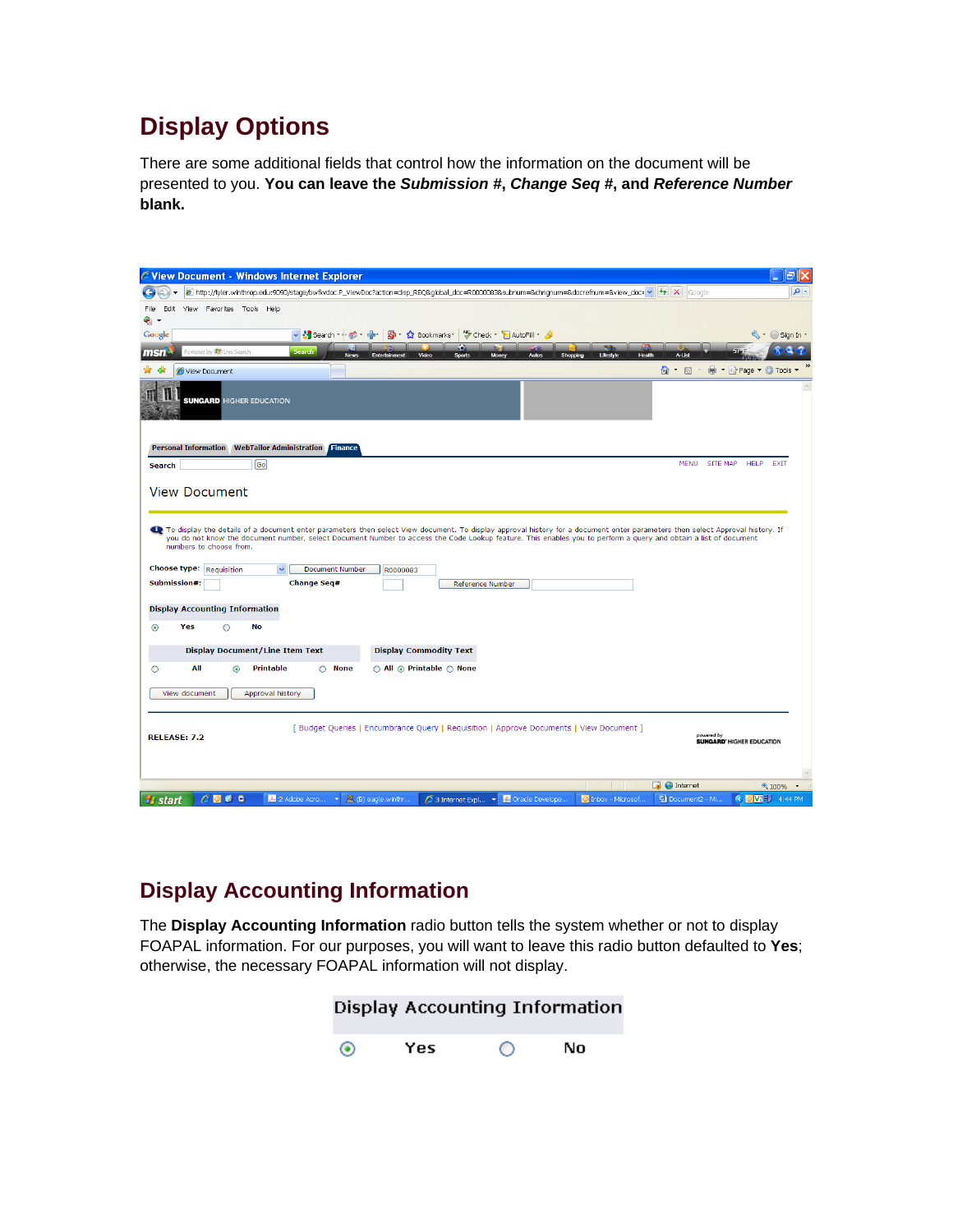### **Display Document/Line Item Text**

The **Display Document/Line Item Text** radio button tells the system whether or not to display all, some, or none of the information entered into the text areas in the *Document Text and Commodity Line Item Text* popups you encountered while submitting the requisition. There are three values for this radio button:

**All** — Displays information entered in both the *Print* and *No Print* text areas. **Printable** — Displays only information entered in the *Print* text area. This is the default value, and it is recommended that you leave this radio button set to **Printable**. **None** — Hides all information entered in the *Print* and *No Print* text areas.

|   |     |         | Display Document/Line Item Text |        |
|---|-----|---------|---------------------------------|--------|
| ∩ | All | $\odot$ | Printable                       | ◯ None |

### **Display Commodity Text**

The **Display Commodity Text** radio button is not currently in use. You can leave this radio button defaulted to **Printable**.

> **Display Commodity Text**  $\bigcirc$  All  $\circledcirc$  Printable  $\bigcirc$  None

# **Viewing Options**

Now that you've set the **Document Number** and all the display options, you can choose one of two viewing options:

**View Document** — To view the document identified by the number you have populated in the **Document Number** field, with the display options you have set, click the **View Document** button at the bottom of your screen. This displays a printable view screen of the document.

View document

**ONOTE:** 

To print this document, select your browser's **File>Print** menu option or type CTRL+P on your keyboard and follow the prompts to print it.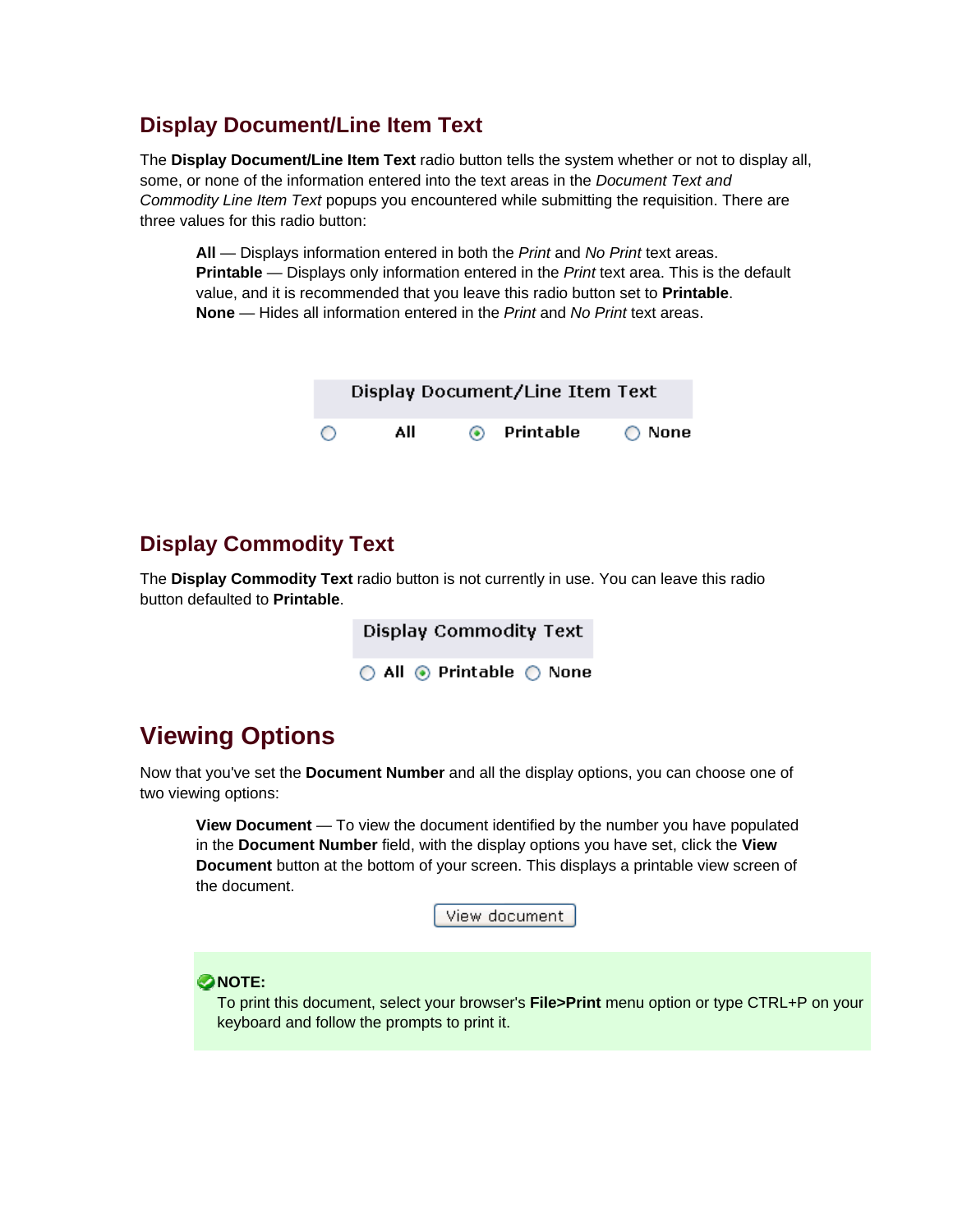|                               | C View Document - Windows Internet Explorer                                     |              |                   |                                      |                          |                 |                                                                   |                       |                                      | $ \exists$ $\times$                 |
|-------------------------------|---------------------------------------------------------------------------------|--------------|-------------------|--------------------------------------|--------------------------|-----------------|-------------------------------------------------------------------|-----------------------|--------------------------------------|-------------------------------------|
| ÷                             | 2 http://tyler.winthrop.edu.9090/stage/bwfkvdoc.P_ViewDoc                       |              |                   |                                      |                          |                 |                                                                   |                       | $\vee$ $\rightarrow$ $\times$ coople |                                     |
| File<br>е.                    | Edit View Favorites Tools Help                                                  |              |                   |                                      |                          |                 |                                                                   |                       |                                      |                                     |
| Google                        |                                                                                 |              |                   |                                      |                          |                 | → Search → d + d + p + p + ☆ Bookmarks + → Check + 旨 AutoFill + 4 |                       |                                      | $\mathbb{Q}$ + $\bigcirc$ sign In + |
|                               |                                                                                 |              |                   |                                      |                          | v.              |                                                                   |                       |                                      |                                     |
| msn                           | Powered by (C) Live Search                                                      | Search       | News <sub>1</sub> | Entertain                            | Video                    | <b>Sports</b>   | Money<br><b>Autos</b>                                             | Lifestyle<br>Shopping | Health<br>A-List                     | $\alpha$                            |
| ŵ                             | View Document                                                                   |              |                   |                                      |                          |                 |                                                                   |                       | $\cap$ $\Box$                        | # + D Page + @ Tools +              |
| Cancel Reason:                |                                                                                 |              |                   | Date:                                |                          |                 |                                                                   |                       |                                      |                                     |
| Requestor:                    | Savage, Glenn                                                                   | 1515         |                   |                                      | Athletics Administration |                 |                                                                   |                       |                                      |                                     |
| Accounting:                   | Document Level                                                                  |              |                   |                                      |                          |                 |                                                                   |                       |                                      |                                     |
| Ship to:                      | Winthrop University                                                             |              |                   |                                      |                          |                 |                                                                   |                       |                                      |                                     |
|                               | Central Receiving                                                               |              |                   |                                      |                          |                 |                                                                   |                       |                                      |                                     |
|                               | 520 Cherry Rd                                                                   |              |                   |                                      |                          |                 |                                                                   |                       |                                      |                                     |
|                               |                                                                                 |              |                   |                                      |                          |                 |                                                                   |                       |                                      |                                     |
|                               | Rock Hill, SC 29733                                                             |              |                   |                                      |                          |                 |                                                                   |                       |                                      |                                     |
| Attention:                    | Savage, Glenn                                                                   |              |                   |                                      |                          |                 |                                                                   |                       |                                      |                                     |
| Contact:                      |                                                                                 |              |                   |                                      |                          |                 |                                                                   |                       |                                      |                                     |
| Vendor:                       | A00010030 Rock Hill Industrial Piping and Fabrication Inc.                      |              |                   |                                      |                          |                 |                                                                   |                       |                                      |                                     |
|                               | 450 Hall Spencer Rd                                                             |              |                   |                                      |                          |                 |                                                                   |                       |                                      |                                     |
|                               | Catawba, SC 29704                                                               |              |                   |                                      |                          |                 |                                                                   |                       |                                      |                                     |
| Phone:                        | 803-329-4781                                                                    | Fax:         |                   | 803-329-4119                         |                          |                 |                                                                   |                       |                                      |                                     |
|                               | <b>Requisition Commodities</b>                                                  |              |                   |                                      |                          |                 |                                                                   |                       |                                      |                                     |
|                               | <b>Item Commodity Description</b>                                               |              |                   | <b>U/M Qty Unit Price Ext Amount</b> |                          |                 |                                                                   |                       |                                      |                                     |
| 1                             | Miscellaneous                                                                   | EA           | 5                 | Disc Addl<br>15                      | Tax<br>75.00             | Cost            |                                                                   |                       |                                      |                                     |
|                               |                                                                                 |              | 0.00              | 0.00                                 | 5.25                     | 80.25           |                                                                   |                       |                                      |                                     |
| $\overline{2}$                | More Miscellaneous                                                              | EA           | 20                | 75                                   | 1,500.00                 |                 |                                                                   |                       |                                      |                                     |
|                               |                                                                                 |              | 0.00              | 0.00                                 |                          | 105.00 1,605.00 |                                                                   |                       |                                      |                                     |
| 3                             | Much more Miscellaneous EA                                                      |              | 8                 | 125                                  | 1,000.00                 |                 |                                                                   |                       |                                      |                                     |
|                               |                                                                                 |              | 0.00              | 0.00                                 |                          | 0.00 1,000.00   |                                                                   |                       |                                      |                                     |
|                               |                                                                                 |              |                   | Total:                               | 2,685.25                 |                 |                                                                   |                       |                                      |                                     |
|                               |                                                                                 |              |                   |                                      |                          |                 |                                                                   |                       |                                      |                                     |
| <b>Requisition Accounting</b> |                                                                                 |              |                   |                                      |                          |                 |                                                                   |                       |                                      |                                     |
|                               | Seq# COA FY Index Fund Orgn Acct Prog Actv Locn Proj NSFSusp NSFOvr Susp Amount |              |                   |                                      |                          |                 |                                                                   |                       |                                      |                                     |
| w<br>09                       | 12X030 1515 71111 552                                                           |              |                   | N                                    | N                        | N               | 805.57                                                            |                       |                                      |                                     |
| w<br>Þ<br>09<br>w             | 145220 5420 71111 111                                                           |              |                   | N<br>N                               | N<br>N                   | N               | 1,074.10                                                          |                       |                                      |                                     |
| 09<br>з                       | 13X320 1605 71111 552                                                           |              |                   |                                      |                          | N               | 805.58                                                            |                       |                                      |                                     |
|                               | Total of displayed sequences:                                                   |              |                   |                                      |                          |                 | 2,685.25                                                          |                       |                                      |                                     |
| <b>Related Documents</b>      |                                                                                 |              |                   |                                      |                          |                 |                                                                   |                       |                                      |                                     |
|                               | <b>Transaction Date Document Type Document Code Status Indicator</b>            |              |                   |                                      |                          |                 |                                                                   |                       |                                      |                                     |
| May 12, 2009                  | Purchase Order P0000068                                                         |              |                   | Approved                             |                          |                 |                                                                   |                       |                                      |                                     |
|                               |                                                                                 |              |                   |                                      |                          |                 |                                                                   |                       | <b>B</b> Internet                    | 气100%~                              |
| <b><i>Pa</i></b> start        | $C$ <b>Q</b> $C$ Q                                                              | 2 Adobe Acro |                   | ▼ B (B) eagle.winthr.                |                          |                 | C 3 Internet Expl . B Oracle Develope.                            | Trbox - Microsof.     | <b>Document2 - Mi.</b>               | <b>《图题】 4:48 PM</b>                 |

**Any field that is colored blue can be accessed. For instance, we can view the Purchase Order that was created from the requisition.**

|                                   | C View Document - Windows Internet Explorer                                                                                                                |        |             |                                                                 |                          |                          |        |                    |                       |                                | lalx                            |
|-----------------------------------|------------------------------------------------------------------------------------------------------------------------------------------------------------|--------|-------------|-----------------------------------------------------------------|--------------------------|--------------------------|--------|--------------------|-----------------------|--------------------------------|---------------------------------|
| ÷                                 | e] http://tyler.winthrop.edur9090/stage/bwfivdoc.P_ViewDoc?action=disp_PO8global_doc=P00000688subnum=8chngnum=8disp_actg=Y8disp_text=P v [ fy   X   Google |        |             |                                                                 |                          |                          |        |                    |                       |                                |                                 |
| File                              | Edit View Favorites Tools Help                                                                                                                             |        |             |                                                                 |                          |                          |        |                    |                       |                                |                                 |
| ۰,                                |                                                                                                                                                            |        |             |                                                                 |                          |                          |        |                    |                       |                                |                                 |
|                                   |                                                                                                                                                            |        |             | v & Search + 6 + 8 + 8 + 2 Bookmarks + 7 Check + 8 AutoFill + 8 |                          |                          |        |                    |                       |                                | ન્યુ•⊜ Sign In *                |
| Google                            |                                                                                                                                                            |        |             |                                                                 |                          | ÷.                       |        |                    |                       |                                |                                 |
| msn                               | ored by <b>(b)</b> Live Search                                                                                                                             | teamh. |             | News<br>Entertainment                                           | <b>Mdet</b>              | Sports                   | Monas  | <b>Autos</b>       | Lifestyle<br>Shopping | <b>A-List</b><br><b>Health</b> |                                 |
| ۵<br>View Document                |                                                                                                                                                            |        |             |                                                                 |                          |                          |        |                    |                       | $\cap$ . $\Box$                | <b>EB - 12 Page - @ Tools -</b> |
| <b>Purchase Order Header</b>      |                                                                                                                                                            |        |             |                                                                 |                          |                          |        |                    |                       |                                |                                 |
|                                   | Purchase Order Change# Order Date Trans Date Delivery Date Print Date Total                                                                                |        |             |                                                                 |                          |                          |        |                    |                       |                                |                                 |
| P0000068                          |                                                                                                                                                            |        |             | May 12, 2009 May 12, 2009 May 12, 2009                          |                          | 2.685.25                 |        |                    |                       |                                |                                 |
| Origin:                           | <b>BANNER</b>                                                                                                                                              |        |             |                                                                 |                          |                          |        |                    |                       |                                |                                 |
| Complete:                         | Y<br>Approved:                                                                                                                                             | Y      |             | Type:                                                           | Regular                  |                          |        |                    |                       |                                |                                 |
| Cancel Reason:                    |                                                                                                                                                            |        |             | Date:                                                           |                          |                          |        |                    |                       |                                |                                 |
| Requestor:                        | Savage, Glenn                                                                                                                                              | 1515   |             |                                                                 | Athletics Administration |                          |        |                    |                       |                                |                                 |
| Accounting:                       | Document Level                                                                                                                                             |        |             |                                                                 |                          |                          |        |                    |                       |                                |                                 |
| Ship to:                          | Winthrop University                                                                                                                                        |        |             |                                                                 |                          |                          |        |                    |                       |                                |                                 |
|                                   | Central Receiving                                                                                                                                          |        |             |                                                                 |                          |                          |        |                    |                       |                                |                                 |
|                                   | 520 Cherry Rd                                                                                                                                              |        |             |                                                                 |                          |                          |        |                    |                       |                                |                                 |
|                                   | Rock Hill, SC 29733                                                                                                                                        |        |             |                                                                 |                          |                          |        |                    |                       |                                |                                 |
| Attention:                        | Glenn Savage                                                                                                                                               |        |             |                                                                 |                          |                          |        |                    |                       |                                |                                 |
| Contact:                          |                                                                                                                                                            |        |             |                                                                 |                          |                          |        |                    |                       |                                |                                 |
|                                   |                                                                                                                                                            |        |             |                                                                 |                          |                          |        |                    |                       |                                |                                 |
| Vendor:                           | A00010030 Rock Hill Industrial Piping and Fabrication Inc.                                                                                                 |        |             |                                                                 |                          |                          |        |                    |                       |                                |                                 |
|                                   | 450 Hall Spencer Rd                                                                                                                                        |        |             |                                                                 |                          |                          |        |                    |                       |                                |                                 |
|                                   | Catawba, SC 29704                                                                                                                                          |        |             |                                                                 |                          |                          |        |                    |                       |                                |                                 |
| Phone:                            | 803-329-4781                                                                                                                                               | Fax:   |             | 803-329-4119                                                    |                          |                          |        |                    |                       |                                |                                 |
| Currency:                         |                                                                                                                                                            |        |             |                                                                 |                          |                          |        |                    |                       |                                |                                 |
|                                   | <b>Purchase Order Commodities</b>                                                                                                                          |        |             |                                                                 |                          |                          |        |                    |                       |                                |                                 |
| <b>Item Commodity Description</b> |                                                                                                                                                            |        |             | <b>U/M Qty Unit Price Ext Amount</b>                            |                          |                          |        |                    |                       |                                |                                 |
|                                   |                                                                                                                                                            |        | <b>Disc</b> | Addl                                                            | Tax                      | Cost                     |        |                    |                       |                                |                                 |
| 1                                 | Miscellaneous                                                                                                                                              | EA     | 5           | 15                                                              | 75.00                    |                          |        |                    |                       |                                |                                 |
|                                   |                                                                                                                                                            |        | 0.00        | 0.00                                                            | 5.25                     | 80.25                    |        |                    |                       |                                |                                 |
| 2                                 | More Miscellaneous                                                                                                                                         | EA     | 20          | 75                                                              | 1,500.00                 |                          |        |                    |                       |                                |                                 |
|                                   |                                                                                                                                                            |        | 0.00        | 0.00                                                            |                          | 105.00 1,605.00          |        |                    |                       |                                |                                 |
| 3                                 | Much more Miscellaneous EA                                                                                                                                 |        | 8           | 125                                                             | 1,000.00                 |                          |        |                    |                       |                                |                                 |
|                                   |                                                                                                                                                            |        | 0.00        | 0.00                                                            |                          | 0.001,000.00             |        |                    |                       |                                |                                 |
| Total:                            |                                                                                                                                                            |        |             |                                                                 |                          | 2,685.25                 |        |                    |                       |                                |                                 |
| <b>Purchase Order Accounting</b>  |                                                                                                                                                            |        |             |                                                                 |                          |                          |        |                    |                       |                                |                                 |
|                                   | Seq# COA FY Index Fund Orgn Acct Prog Actv Locn Proj NSFSusp NSFOvr Susp Amount                                                                            |        |             |                                                                 |                          |                          |        |                    |                       |                                |                                 |
| W<br>09<br>٠                      | 12X030 1515 71111 500                                                                                                                                      |        |             | N                                                               |                          | N                        | 805.57 |                    |                       |                                |                                 |
| Done                              |                                                                                                                                                            |        |             |                                                                 |                          |                          |        |                    |                       | <b>B</b> O Internet            | 气100%~                          |
| <b><i><b>L</b></i></b> start<br>c | 回顾口<br>2 Adobe Acro                                                                                                                                        |        | ×           | 盖 (B) eagle.winth:                                              |                          | $63$ Internet Expl $\pm$ |        | C Oracle Develope. | Tribox - Microsof.    | Document2 - Mi.                | <b>R 回函引</b> 4:49 PM            |